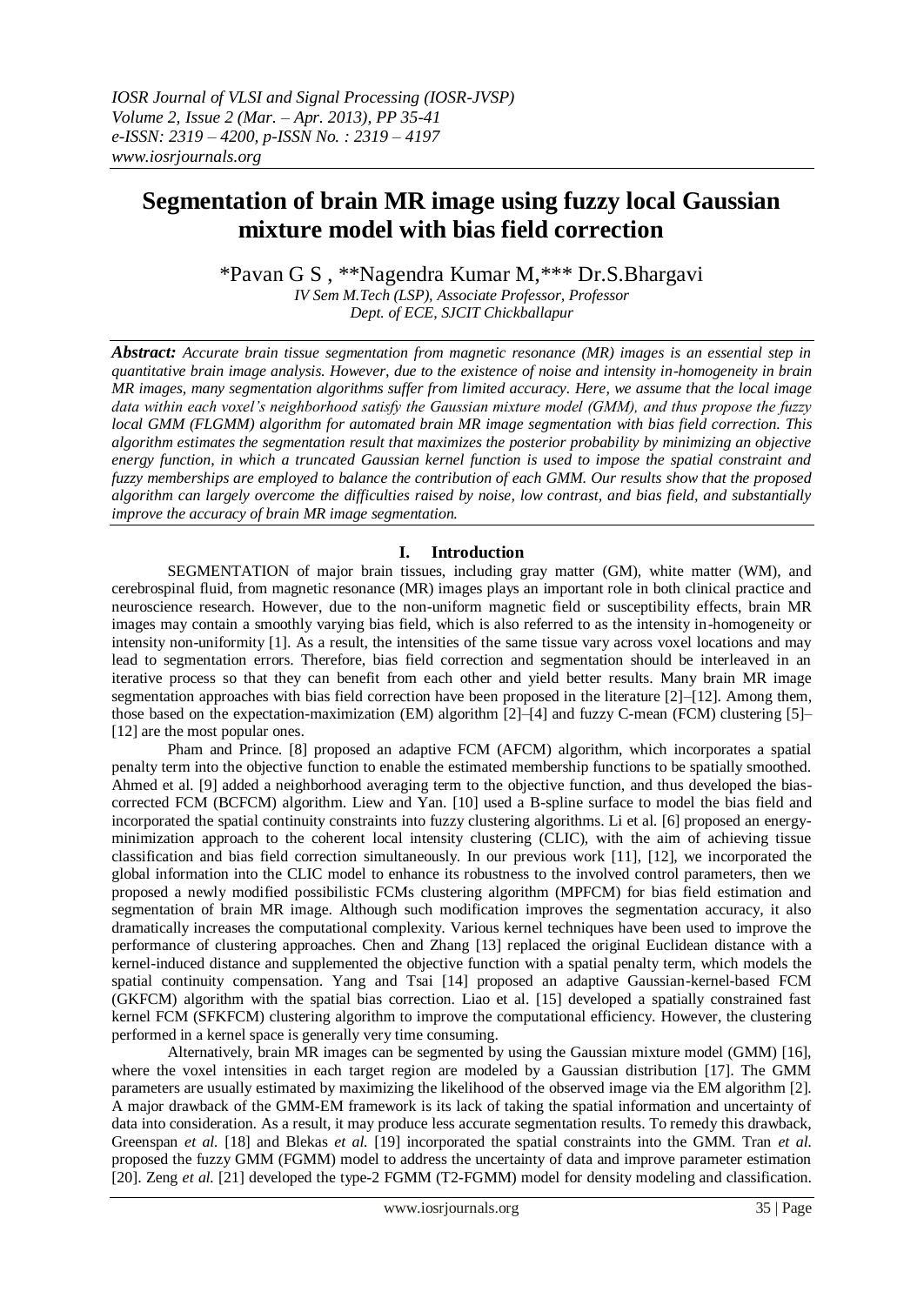However, to our knowledge, so far those fuzzy extensions of the GMM-based segmentation algorithm have not been able to overcome the difficulties caused by the intensity in-homogeneity. The conventional GMM implies the stochastic assumption that throughout the image, intensities in the same region are sampled independently from an identical Gaussian distribution. This assumption, however, is invalid for brain MR images due to the existence of the bias field. Based on the fact that the bias field varies very slowly and can be ignored within a small window, in this paper, we assume that the local image data within the neighborhood of each voxel follow the GMM, in which the mean of each Gaussian component is approximated as a tissue dependent constant multiplied by the bias field estimated at this voxel.

Thus, we propose the fuzzy local GMM (FLGMM) algorithm for brain MR image segmentation. The objective function of our algorithm is defined as the integration of the weighted GMM energy functions over the entire image. In the objective function, a truncated Gaussian kernel function is used to impose the spatial constraint, and fuzzy memberships are employed to balance the contribution of each GMM to the segmentation process. The proposed algorithm has been compared to other state-of-the-art segmentation algorithms in both simulated and clinical brain MR images.

# **II. Related work**

## **A. Bias Field Formulation**

The bias field in a brain MR image can be modeled as a multiplicative component of an observed image, as shown in the following:

$$
I = bJ + n \qquad \qquad \ldots \ldots \ldots \ldots \ldots \ldots \ldots \ldots
$$

Where I is the observed image, J is the true image to be restored, b is an unknown bias field, and n is the additive zero-mean Gaussian noise. The goal of bias field correction is to estimate and eliminate the bias field b from the observed image I.

# **B. Fuzzy C-Mean**

Let I = {I(k)  $\in$  R<sup>d</sup>; 1  $\le$  k  $\le$  n} be a set of d-dimensional image features. The FCM [22] partitions this feature set into c clusters based on minimizing the sum of distances from each feature to every cluster cancroids weighted by its corresponding membership. Let the membership function be  $U = \{u_i(k)\}\in R^{\infty}$ , where  $u_i(k) \in [0, 1]$  is the degree of feature I(k) belonging to cluster i and follows the constraint  $\sum_{i=1}^{c}ui(k) = 1$ . The quadratic objective function to be minimized is

JFCM= () =1 | − | <sup>2</sup> …….. 2

Where  $v_i$  is the cancroids of cluster i, and  $m \in (1,\infty)$  is the fuzzy coefficient.

# **C. Gaussian Mixture Model**

The GMM is a weighted sum of c Gaussian density distributions. With the GMM, the likelihood of the observed data I(k) is as follows:

$$
P(I(k)|\Theta i)=\sum_{i=1}^c p_i N(I(k)|\mu_i \Sigma i) \quad \dots \dots \dots 3
$$

Where  $\Theta$ i = { $p_i$ ,  $\mu_i$ ,  $\Sigma_i$ } is the assembly of parameters, and  $p_i$  is the mixing coefficient of i<sup>th</sup> Gaussian component N (I(k)| $\mu_i$ ,  $\Sigma$ i) and follows the constraint  $\sum_{i=1}^c p_i = 1$ . The parameters involved in the GMM are denoted by  $\Theta$  =  $\{\Theta_i, i = 1, \ldots, c\}$ , and are usually estimated through maximizing the likelihood of observed data via the EM algorithm, as shown in the following:

Θ<sup>∗</sup> = arg max<sub>θ</sub>  $\prod_{k=1}^{n}$  [  $\sum_{i=1}^{c} p_i N(I(k)|\mu_i \sum i)$  ]....4

# **III. Architectural design for proposed system**

Accurate brain tissue segmentation of MR images has been one of the most important research areas for several years. It is important to have an accurate segmentation of different brain tissue types for various applications such as radiotherapy planning, image-guided interventions, surgical planning by using EEG or fMRI information and brain disease studies such as Alzheimer and MS.

For instance a study on Alzheimer disease carried out on department of radiology in university of California at San Francisco medical center to compare volume of brain tissues in patients with Alzheimer disease and control subjects. They extracted white matter (WM), Grey matter (GM) and Cerebrospinal fluid (CSF) volumes using quantitative tissue segmentation techniques.

Their results showed significant decrease in GM and an increase in the ventricular and sulcal CSF for Alzheimer patients which shows the importance of having an accurate brain tissue segmentation for this study.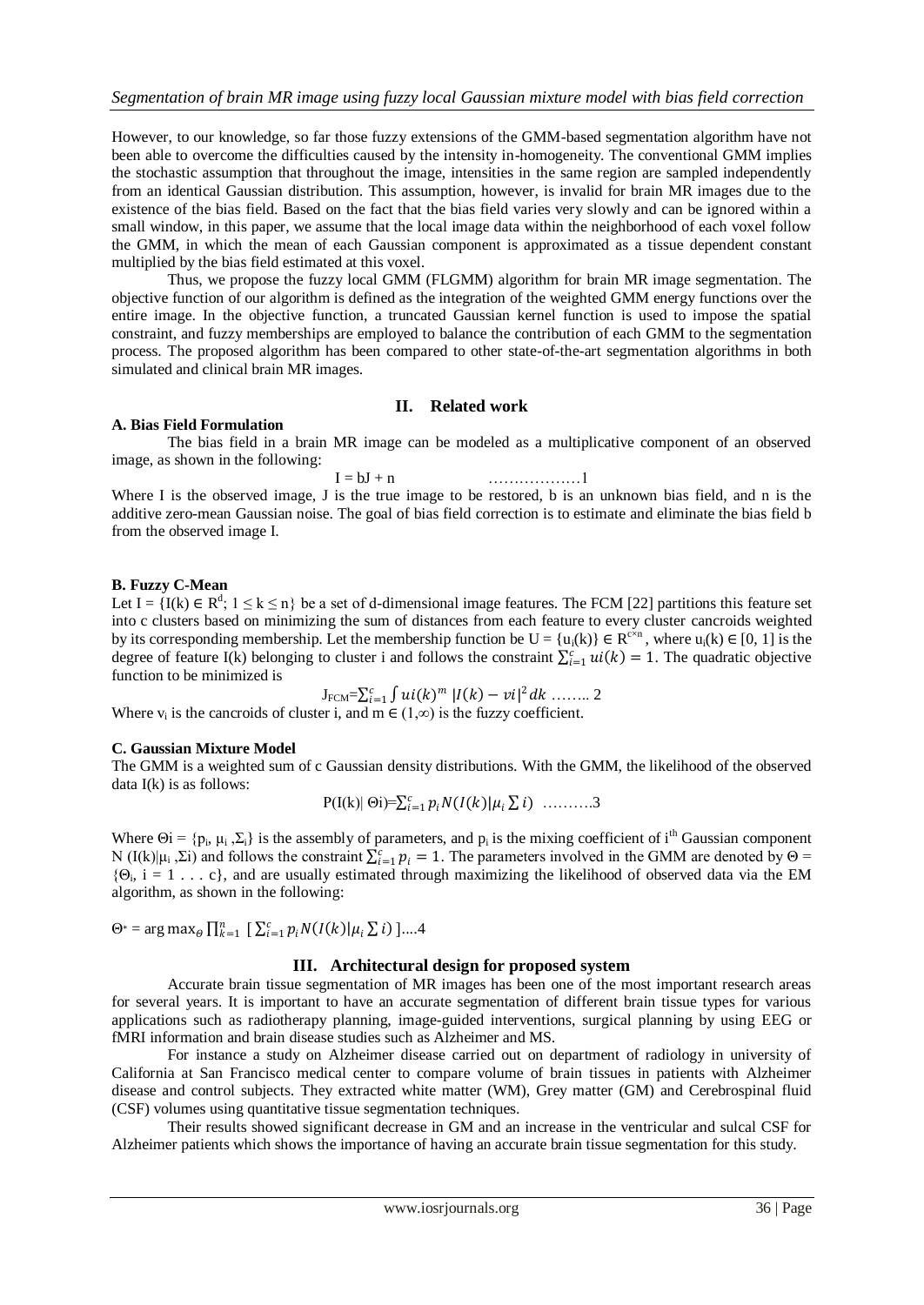As shown in the figure 1 first we input the MR images and then estimate the bias field using BCFCM and correct the bias field. Second, use the bias corrected MR image as input to the FLGMM algorithm and obtain the segmented output use full for aforementioned brain disease studies such as Alzheimer and MS.



**Figure 1:** Architectural design for proposed system

# **IV. Algorithms / Techniques used**

In this section we used two techniques for Accurate brain tissue segmentation by interleaving bias field correction with FLGMM algorithm. One is BCFCM for bias field estimation and correction. Second is FLGMM for segmentation of bias field corrected MR brain images.

# **A. BCFCM Algorithm**

The BCFCM algorithm for correcting the bias field and segmenting the image into different clusters can be summarized in the following steps.

Step 1. Select initial class prototypes  $\{v_i\}_{i=1}^c$ . Set  $\{\beta_k\}_{k=1}^N$  to equal and very small values.

Step 2. Update the partition matrix using  $u_{ik}^* = \frac{1}{\sqrt{1 - \frac{1}{\sqrt{1 - \frac{1}{\sqrt{1 - \frac{1}{\sqrt{1 - \frac{1}{\sqrt{1 - \frac{1}{\sqrt{1 - \frac{1}{\sqrt{1 - \frac{1}{\sqrt{1 - \frac{1}{\sqrt{1 - \frac{1}{\sqrt{1 - \frac{1}{\sqrt{1 - \frac{1}{\sqrt{1 - \frac{1}{\sqrt{1 - \frac{1}{\sqrt{1 - \frac{1}{\sqrt{1 - \frac{1}{\sqrt{1 - \frac{1}{\sqrt{1 - \$ 

$$
-\frac{1}{\sum_{j=1}^{c} \left(\frac{D_{ik} + \frac{\alpha}{N_R}v_i}{p\left(D_{jk} + \frac{\alpha}{N_R}v_j\right)}\right)^{1/p-1}}
$$

Step 3.The prototypes of the clusters are obtained in the form of weighted averages of the patterns using

$$
v_i^* = \frac{\sum_{k=1}^{N} u_{ik}^p \left( (y_k - \beta_k) + \frac{\alpha}{N_R} \sum_{y_r \in N_k} (y_r - \beta_r) \right)}{(1 + \alpha) \sum_{k=1}^{N} u_{ik}^p}
$$

Step 4.Estimate the bias term using

$$
\beta_k^* = y_k - \frac{\sum_{i=1}^c u_{ik}^p v_i}{\sum_{i=1}^c u_{ik}^p}
$$

Repeat Steps 2–4 till termination. The termination criterion is as follows:  $\left\|V_{new} \right. - V_{old} \left\| < \varepsilon \right.$ 

Where  $\|.\|$  is the Euclidean norm, V is a vector of cluster centers, and  $\varepsilon$  is a small number that can be set by the user.

# **B. FLGMM Algorithm**

FLGMM for segmentation of bias field corrected MR brain images.

*Step 1:* Initialization.

Initialize the number of clusters, standard deviation, and neighborhood radius of the truncated Gaussian kernel, cluster centroids, and bias field at each voxel.

# *Step 2:* Updating parameters.

*Step 2.1:* Updating membership function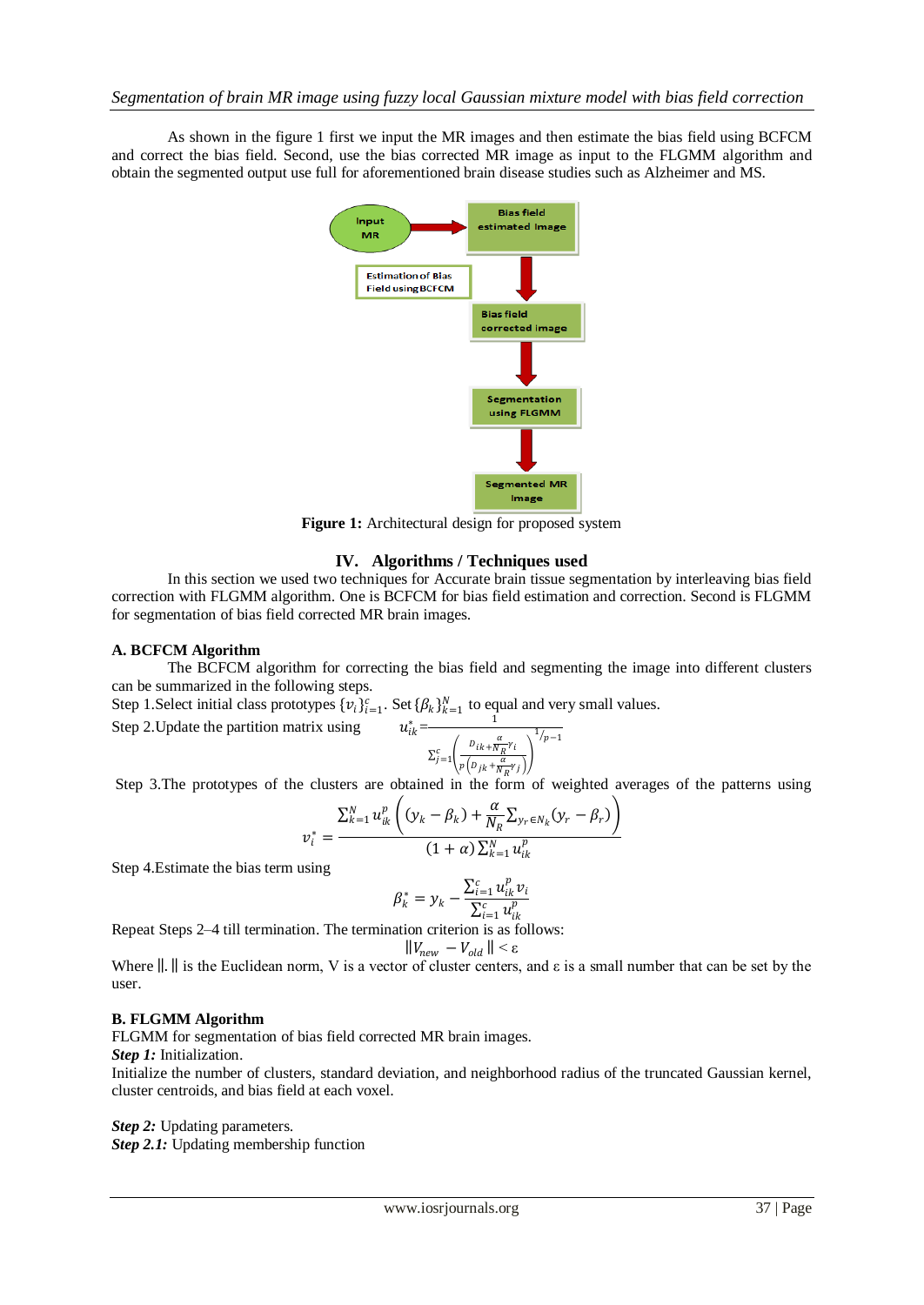$$
u_i(y) = \left(\sum_{i=1}^c \left(\frac{d_i(l(y))}{d_j(l(y))}\right)^{\frac{1}{m-1}}\right)^{-1}.
$$

*Step 2.2:* Updating covariance matrix

$$
\sum_{i} = \frac{\int u_i(y)^m k(x-y)((I(y) - b(x)v_i)(I(y) - b(x)v_i)^T)dy}{\int u_i(y)^m k(x-y)dy}
$$

*Step 2.3:* Updating bias field

$$
b(x) = \frac{\sum_{i=1}^{c} \int k(x-y) u_i(y)^m (I(y)^T \sum i(x)^{-1} v_i) dy}{\sum_{i=1}^{c} \int k(x-y) u_i(y)^m (v_i^T \sum i(x)^{-1} v_i) dy}
$$

*Step 2.4:* Updating mixture weight

$$
p_i = \frac{k * u_i^m}{\sum_{i=1}^c k * u_j^m}
$$

*Step 2.5:* Updating centroids

$$
v_i = \left( \iint u_i(y)^m k(x-y) b(x)^2 (\sum i (x)^{-1}) dx dy \right)^{-1} \times \left( \iint u_i(y)^m k(x-y) b(x) (\sum i (x)^{-1} I(y)) dx dy \right)
$$

**Step 3:** Checking the termination condition.

If the distance between the newly obtained cluster centers and old ones is less than a user-specified small threshold  $\varepsilon$ , stop the iteration; otherwise, go to step 2.

# **V. Experimental results**

We empirically set the parameters used in our algorithm as follows: the fuzzy factor  $m=2$ , standard deviation of the kernel function  $\tau = 4$  and neighborhood radius of the kernel function  $\rho = 10$ . For all the experiments, we initialize the centroids with *k*-means clustering.

## **A. Segmentation of Synthetic Images**

The first experiment was performed in three synthetic images, which were displayed in the first column of Figure 2. In the first image, the intensities of the star-shaped object and background have the same mean but different variances. The images in the middle and bottom rows were corrupted by intensity in-homogeneity. The intermediate segmentation results obtained by running the proposed algorithm for different numbers of iterations were shown in the second to fourth columns, and the final results obtained after the convergence of our algorithm were shown in the fifth column. It is revealed from Figure 2 that the result gradually improves during the iterative segmentation process.



Figure 2. Illustration of (first column) three synthetic image and their (second to forth columns) intermediate and (fifth column) final segmentation results.

#### *B. Segmentation of Brain MR Images*

The second experiment was carried out in 3T- and 7Tweighted clinical brain MR images. Figure 3 shows three 3Tweighted clinical brain MR images that were used in [5], together with the estimated bias fields and segmentation results.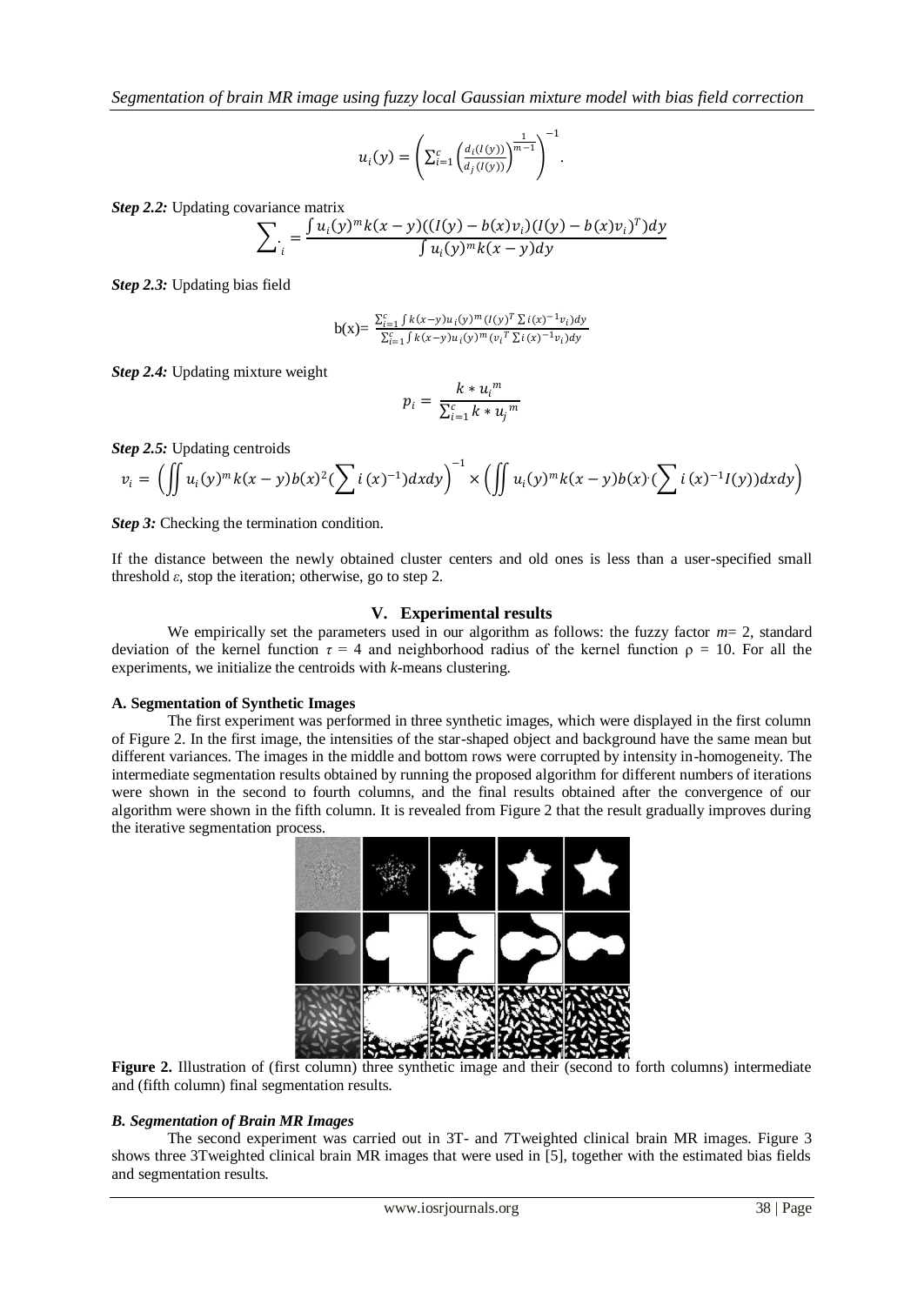It is clear from this figure that in spite of the quite obvious bias field and noise in these images, the proposed algorithm can estimate the bias field and achieves satisfactory segmentation results.



**Figure 3.** Illustration of (top left column) 3T-weighted brain MR images [\(Axial View\)](http://www.med.wayne.edu/diagradiology/anatomy_modules/brain/Brainaxial.html), (bottom left column) the partition matrix, (middle column) estimated bias field, and (bottom right column) bias field corrected image, (top right column) segmented MR image.



**Figure 4.** Illustration of (top left column) 7T-weighted brain MR images (sagittal view), (bottom left column) the partition matrix, (middle column) estimated bias field, and (bottom right column) bias field corrected image, (top right column) segmented MR image.



**Figure 5.** Illustration of (top left column) 3T-weighted brain MR images (Coronal View), (bottom left column) the partition matrix, (middle column) estimated bias field, and (bottom right column) bias field corrected image, (top right column) segmented MR image.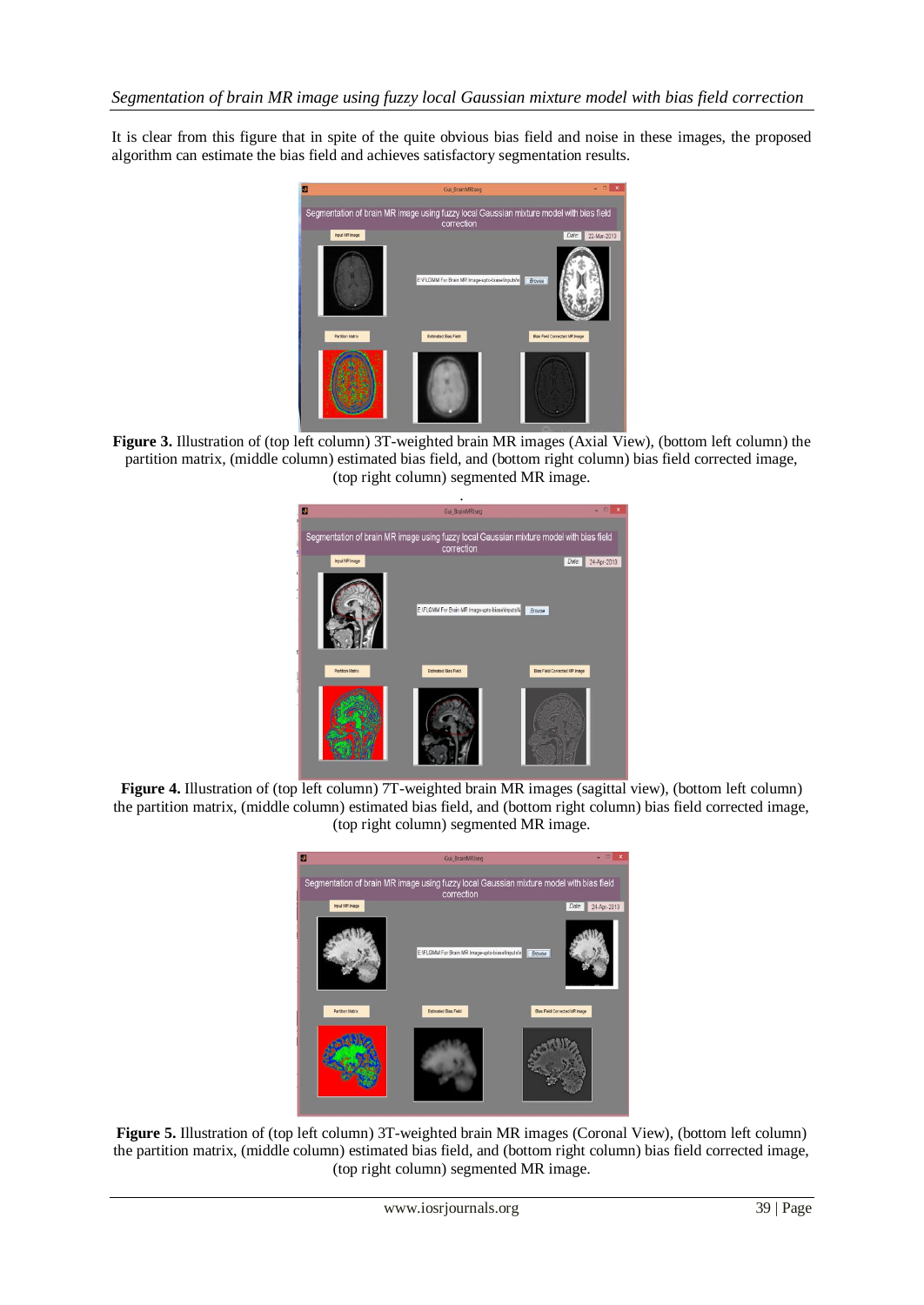# *C. Quantitative Comparison*

In the third experiment, we quantitatively compared the proposed FLGMM algorithm to eight existing segmentation approaches, including two FCM-based algorithms (AFCM [8] and BCFCM [9]), two kernel FCMbased algorithms (GKFCM [14] and SFKFCM [15]), two EM-based algorithms proposed by Wells *et al.* [2] and Leemput *et al.* [3], and two fuzzy membership and local-information-based algorithms (CLIC [6] and MPFCM [12]). To make a fair comparison, all algorithms were initialized by using the *k*-means clustering. The segmentation accuracy was measured by the Jaccard similarity (JS), which is the ratio between intersection and union of the segmented volume *S*1 and ground truth volume *S*2

JS  $(S_1, S_2) = \frac{s_1 \cap s_2}{s_1 H s_2}$  $\frac{s_1+s_2}{s_1Us_2}$ The value of JS ranges from 0 to 1, and a higher JS represents more accurate segmentation.



**Figure 4.** Average JS of (left) GM segmentation and (right) WM segmentation obtained by applying nine segmentation algorithms to simulated brain MR images with increasing levels of intensity in-homogeneity.

## **VI. Conclusion**

In this paper, we assume that the local image within the neighborhood of each voxel follows the GMM, and thus propose the FLGMM algorithm for brain MR image segmentation. This algorithm uses a truncated Gaussian kernel function to incorporate spatial constraints into local GMMs, and employs the fuzzy membership function to balance the contribution of each GMM to the segmentation process. Our results in both synthetic and clinical images show that the proposed algorithm can largely overcome the difficulties raised by noise, low contrast, and bias fields, and is capable of producing more accurate segmentation results than several state-ofthe-art algorithms.

#### **VII. Future work**

Our future work will focus on reducing its computational complexity and improving its robustness to initialization.

#### **References**

- [1] U. Vovk, F. Pernus, and B. Likar, "A review of methods for correction of intensity inhomogeneity in MRI," *IEEE Trans.Med. Imag.*, vol. 26, no. 3, pp. 405–421, Mar. 2007.
- [2] W. Wells, E. Grimson, R. Kikinis, and F. Jolesz, "Adaptive segmentation of MRI data," *IEEE Trans. Med. Imag.*, vol. 15, no. 4, pp. 429–442, Apr. 1996.
- [3] V. Leemput, K. Maes, D. Vandermeulen, and P. Suetens, "Automated model-based bias field correction of MR images of the brain," *IEEE Trans. Med. Imag.*, vol. 18, no. 10, pp. 885–896, Oct. 1999.
- [4] Y. Zhang, M. Brady, and S. Smith, "Segmentation of brain MR images through a hidden Markov random field model and the expectationmaximization algorithm," IEEE Trans.Med. Imag., vol. 20, no. 1, pp. 45- 57, Jan. 2001.
- [5] C. Li, C. Gatenby, L. Wang, and J. Gore, "A robust parametric method for bias field estimation and segmentation of MR images," in *Proc. IEEE Conf. Comput. Vision Pattern Recog.*, 2009, pp. 218–223.
- [6] C. Li, C. Xu, A. Anderson, and J. Gore, "MRI tissue classification and bias field estimation based on coherent local intensity clustering: A unified energy minimization framework," in *Proc. 21st Int. Conf. Inf. Process. Med. Imag., Lecture Notes in Computer Science*, 2009, vol. 5636, pp. 288–299.
- [7] K. Sikka, N. Sinha, P. K. Singh, and A. K. Mishra, "A fully automated algorithm under modified FCM framework for improved brain MR image segmentation," *Magn. Reson. Imag.*, vol. 27, pp. 994–1004, Jul.2009.
- [8] D. Pham and J. Prince, "Adaptive fuzzy segmentation of magnetic resonance images," *IEEE Trans.Med. Imag.*, vol. 18, no. 9, pp. 737–752, Sep.1999.
- [9] M. Ahmed, S. Yamany, N. Mohamed, A. Farag, and T.Moriarty, "A modified fuzzy c-means algorithm for bias field estimation and segmentation of MRI data," *IEEE Trans. Med. Imag.*, vol. 21, no. 3, pp. 193–199, Mar. 2002.